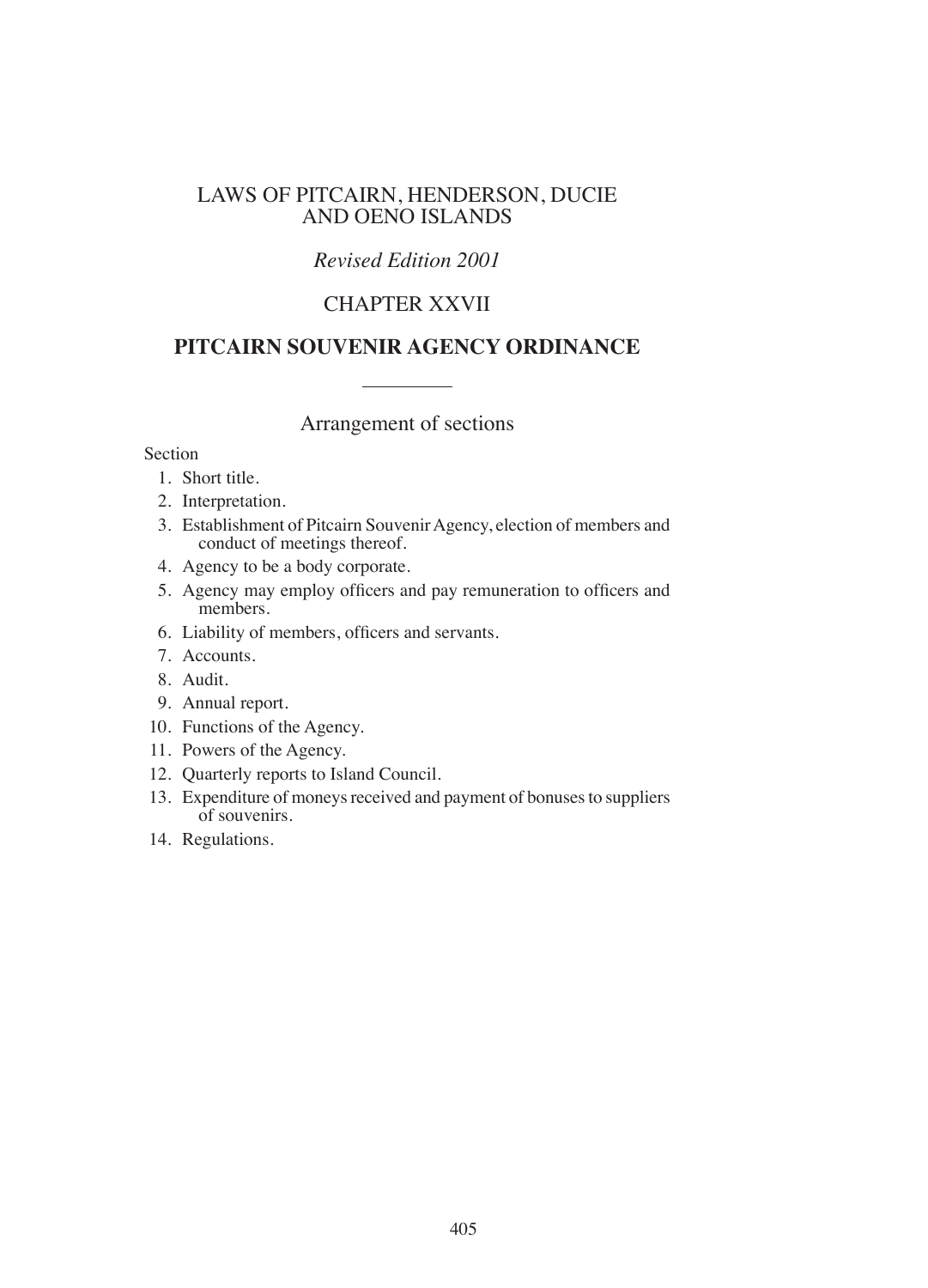An ordinance to make provision for the establishment of a

Souvenir Agency on Pitcairn Island.

[8th November, 1964]

Ordinance No. 2 of 1964.

Short title.

Interpretation.

cap. 11

**1.** This ordinance may be cited as the Pitcairn Souvenir Agency Ordinance.

**2.** In this ordinance, except where the context otherwise requires—

"Agency" means the Pitcairn Souvenir Agency established by the provisions of this ordinance;

"Council" means the Island Council constituted under the provisions of the Local Government Ordinance;

"souvenir" means any article of whatsoever nature made, manufactured, prepared for sale or produced by any of the inhabitants of Pitcairn Island.

**3.**—( 1) There is hereby established a public agency to be known as the Pitcairn Souvenir Agency.

(2) The Agency shall consist of the Mayor who shall be President of the Agency and five members who shall be elected at a public meeting of the inhabitants of Pitcairn Island to be held within thirty days of the date of commencement of this ordinance and thereafter annually at a public meeting of the inhabitants of Pitcairn Island to be held in the month of January in each year.

(3) In the event of the death, resignation or absence from the islands or any other incapacity, other than a temporary absence or incapacity, of any member of the Agency the Council shall forthwith appoint such suitable person as it sees fit to be a member of the Agency in place of the member who has died, resigned, is absent from the Islands or otherwise incapacitated and the person so appointed shall be deemed to have been elected as a member of the Agency under the provisions of this ordinance.

(4) The members of the Agency shall appoint their own chairman at the first meeting of the Agency held in each year after each public meeting held under the provisions of subsection  $(3)$ .

(5) The Chairman of the Agency shall preside over all meetings of the Agency provided that in the event of his or her absence from any meeting the members present shall appoint a deputy chairman for that meeting.

(6) The Chairman or Deputy Chairman of the Agency shall have an original and a casting vote.

(7) The Chairman or Deputy Chairman of the Agency and three other members shall form a quorum for any meeting of

Establishment of Pitcairn Souvenir Agency, election of members and conduct of meetings thereof.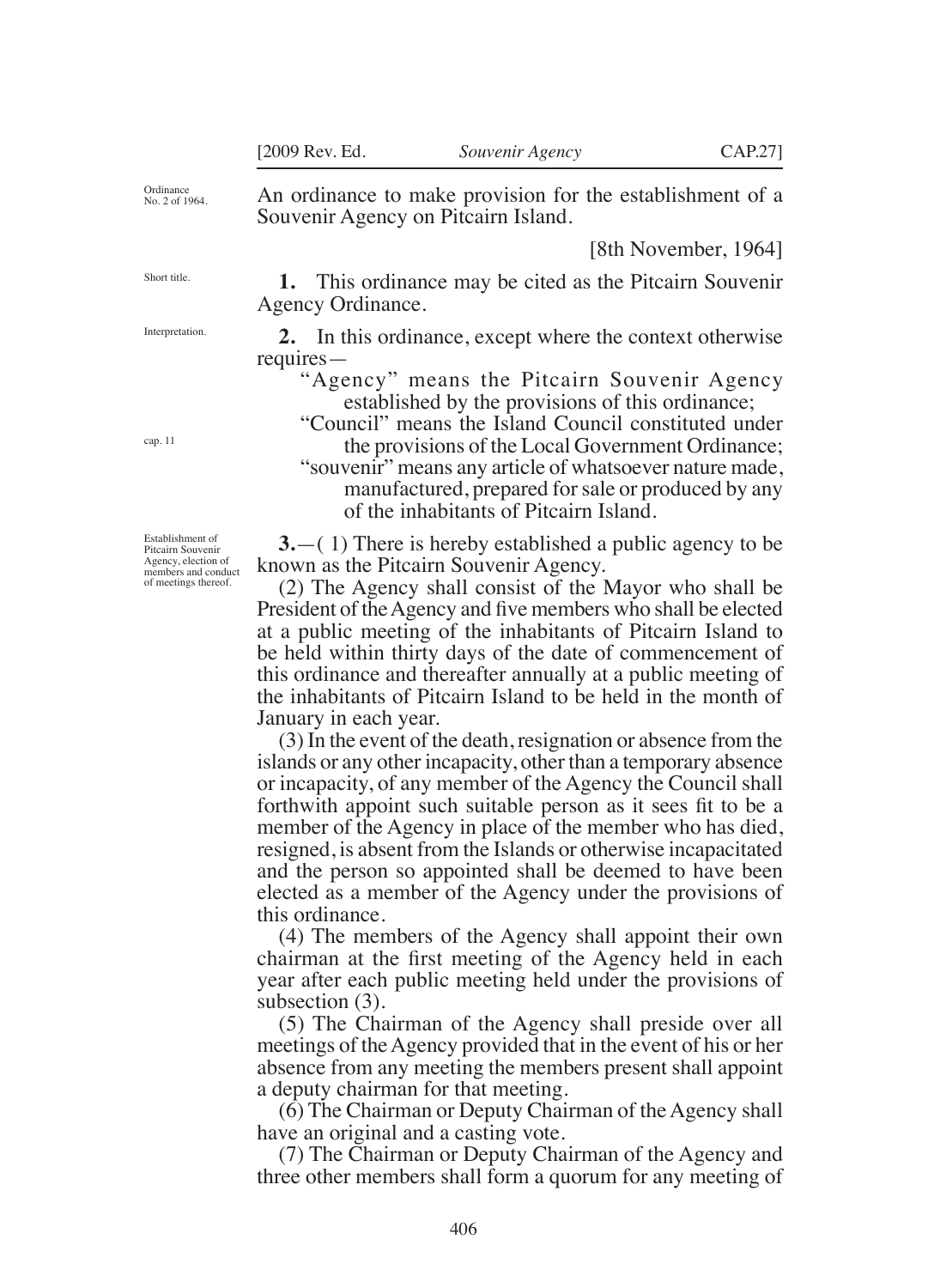the Agency.

(8) All decisions of the Agency or of any public meeting held under the provisions of this ordinance shall be made by a simple majority vote.

(9) Meetings of the Agency shall be held at such times and at such places as the members may from time to time determine provided that there shall be not less than one meeting of the Agency in each quarter of each year.

 $4.$ —(1) The Agency shall be a body corporate under the  $\frac{A_{\text{gency to be a body}}}{\text{conparate.}}$ name of the Pitcairn Souvenir Agency and by that name shall have perpetual succession and a common seal. The Agency may sue and be sued in respect of all matters arising in connection with the exercise of its powers or the carrying on of its functions under the provisions of this ordinance.

(2) Service of any document on the Chairman of the Agency shall be deemed to be service on the Agency.

5. The Agency may employ a secretary and such other Agency may employ oficers and servants not being members of the Agency as it considers necessary and may pay to such oficers and servants and to its members such remuneration as may from time to time be approved by the Island Council.

**6.** Neither the Chairman of the Agency nor any other member or any oficer or servant of the Agency shall be personally liable for any act or default of the Agency done or omitted to be done in good faith and without negligence in the purported exercise of any of the powers or functions of the Agency.

**7.** The Agency shall keep to the satisfaction of the Government Auditor such accounts as the Island Council may from time to time prescribe by Regulations made under the provisions of this ordinance.

**8.** The accounts of the Agency shall be audited annually by the Government Auditor.

**9.** The Chairman of the Agency shall before the public meeting held under the provisions of section 3 of this ordinance prepare a report on the operations of the Agency during the preceding year which report shall be publicly notified by afixing a copy of the same to the public notice board not less than three days prior to such meeting and the Chairman of the Agency shall submit such report to the public meeting for its consideration.

**10.** The functions of the Agency shall be—

(a) to foster and develop the making, preparation and

remuneration to oficers and members.

Liability of members, oficers and servants.

**Accounts** 

Audit.

Annual report.

Functions of the Agency.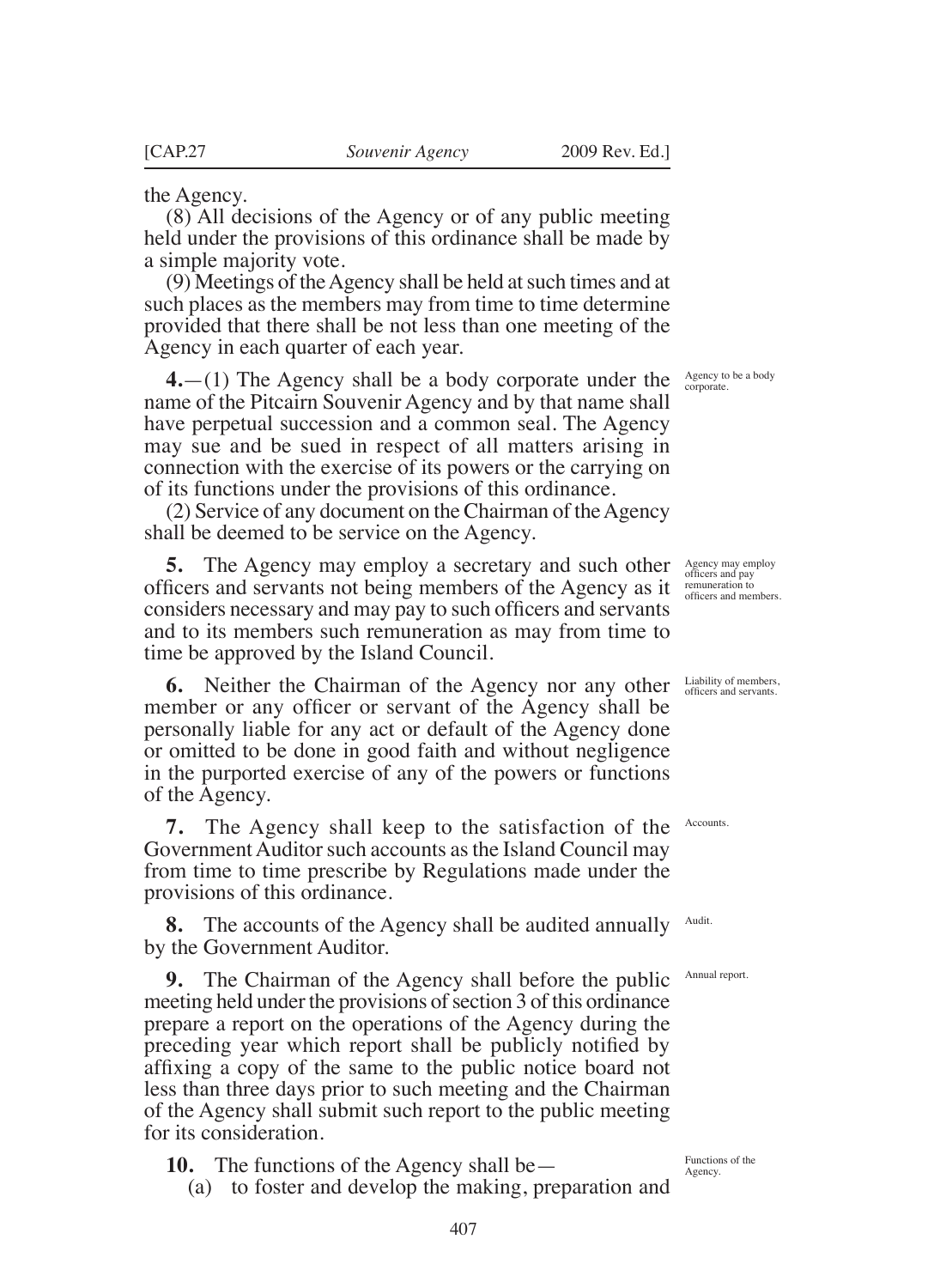marketing of souvenirs;

- (b) to make the best possible arrangements for the export and sale of souvenirs and to conduct all necessary negotiations for that purpose;
- (c) to take such measures as it considers necessary to secure an abundant and sufficient supply of souvenirs of a high standard of workmanship and good quality for sale or export;
- (d) to buy suficient souvenirs of a high standard of workmanship and of good quality from islanders as are necessary to fill all orders that may be received by the Agency;
- (e) to ensure that all orders accompanied by cash or postal order for the purchase of souvenirs are properly recorded and promptly filled or, if the Agency is unable to fill any such order, that the money or postal order is promptly returned; and
- (f) to ensure that current price lists, including all necessary postage and packing charges, are published from time to time.

Powers of the Agency.

**11.** For the purpose of carrying out any of its functions the Agency may—

- (a) own or take on lease any land or buildings;
- (b) enter into any contract;
- (c) buy, sell, grade, store, insure, advertise and transport souvenirs; and
- (d) borrow money on such terms as may be approved by the Governor.

**12.** In addition to the annual report required to be prepared and submitted under the provisions of section 9 of this ordinance the Chairman of the Agency shall submit to the Island Council a quarterly report on the operations of the Agency and the Island Council may after considering such report require the Chairman of the Agency to provide any further information that the Council considers necessary to satisfy itself that the affairs of the Agency are being properly conducted and may give such directions to the Agency as it considers necessary to ensure the proper conduct of the Agency which directions shall be complied with by the Agency.

**13.**—(1) All moneys obtained by the Agency from the sale of souvenirs or carried forward as reserves for working capital from the previous year's operations shall be devoted as follows:—

(a) first, in payment to the suppliers of all souvenirs purchased by the Agency;

Quarterly reports to Island Council.

Expenditure of moneys received and payment of bonuses to suppliers of souvenirs.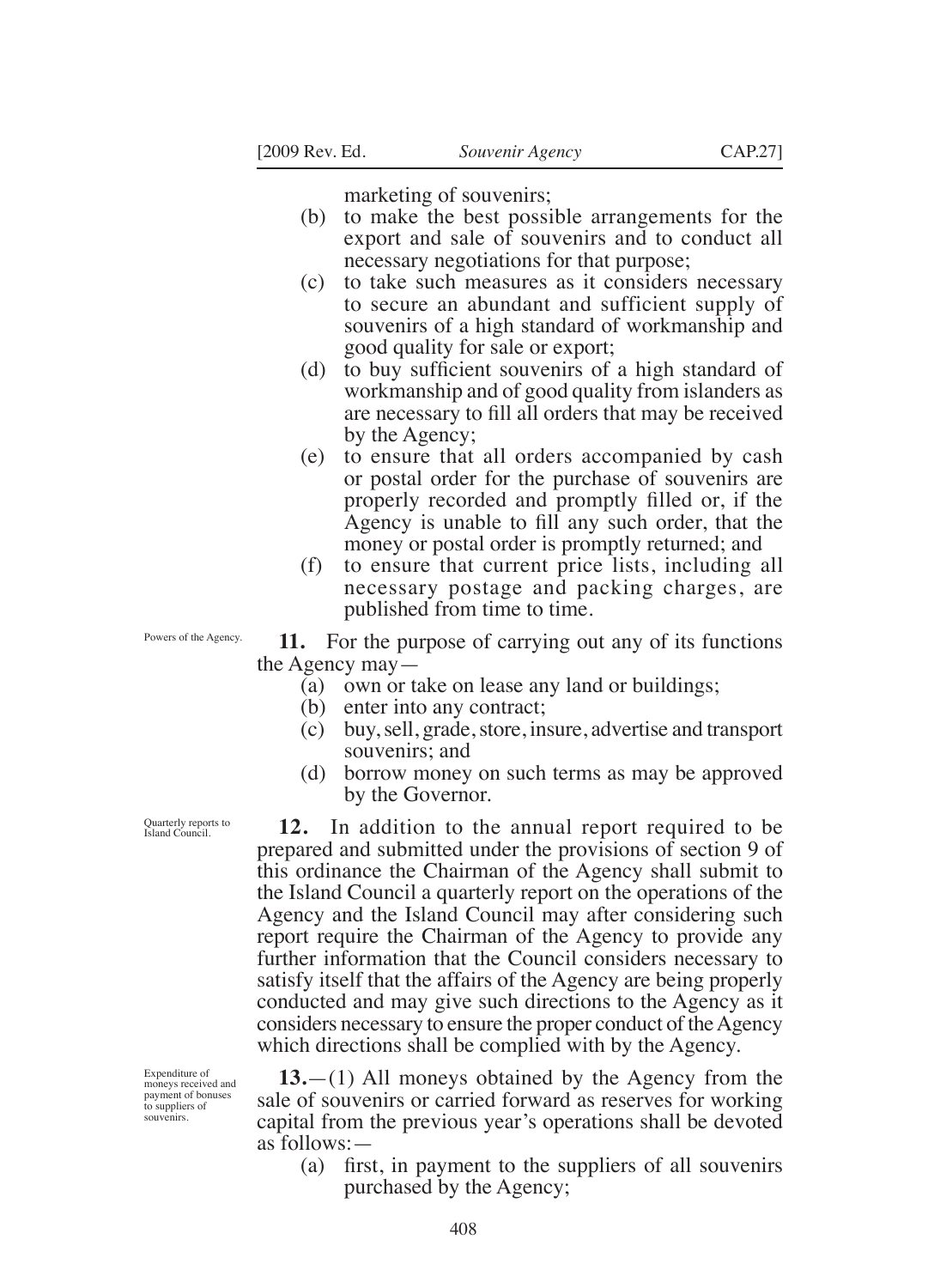- (b) secondly, in payment of all necessary postage and packing charges;
- (c) thirdly, in payment of all the Agency's administration costs including the salaries of any servants of the Agency but not any remuneration payable to any member of the Agency;
- (d) fourthly, in repayment of any interest payable on any loans raised by the Agency under the authority of section 11 of this ordinance and in payment as they fall due of any instalments of the principal of any such loan;
- (e) ifthly, in payment of any remuneration payable to the members of the Agency.

(2) After payment of all moneys required to be paid under the provisions of subsection (1) the Agency shall at the end of each year allocate such amount as it, with the approval of the Council, considers necessary to carry forward as reserves for working capital in the following year, pay one-third of any balance remaining to the Island Council for use in any community purpose approved by the Council, and distribute the remainder as bonuses amongst all islanders who have sold souvenirs to the Agency during the year. The amount of bonus to be paid to each such person shall be that proportion of the total amount to be distributed as the total value of all sales by that person to the Agency during the year bears to the total value of all purchases made by the Agency during the year.

Regulations.

**14.**—(1) The Island Council may (with the approval of the Governor) make Regulations for the purpose of carrying out the provisions of this ordinance and in particular for prescribing—

- (a) the standards of quality and workmanship of souvenirs purchased or sold by the Agency;
- (b) the allocation of marks for use by suppliers of souvenirs to the Agency, the use of such marks and offences in relation thereto;
- (c) the records and accounts to be kept by the Agency and the manner in which such records and accounts are to be kept; and
- (d) any other matter which may be necessary or desirable for the betterment or furtherance of the making, preparation or marketing of souvenirs, or for carrying out any other functions or powers conferred on the Agency by or under the provisions of this ordinance.

(2) All regulations made under the provisions of this ordinance shall be signed by the Mayor and by the Island